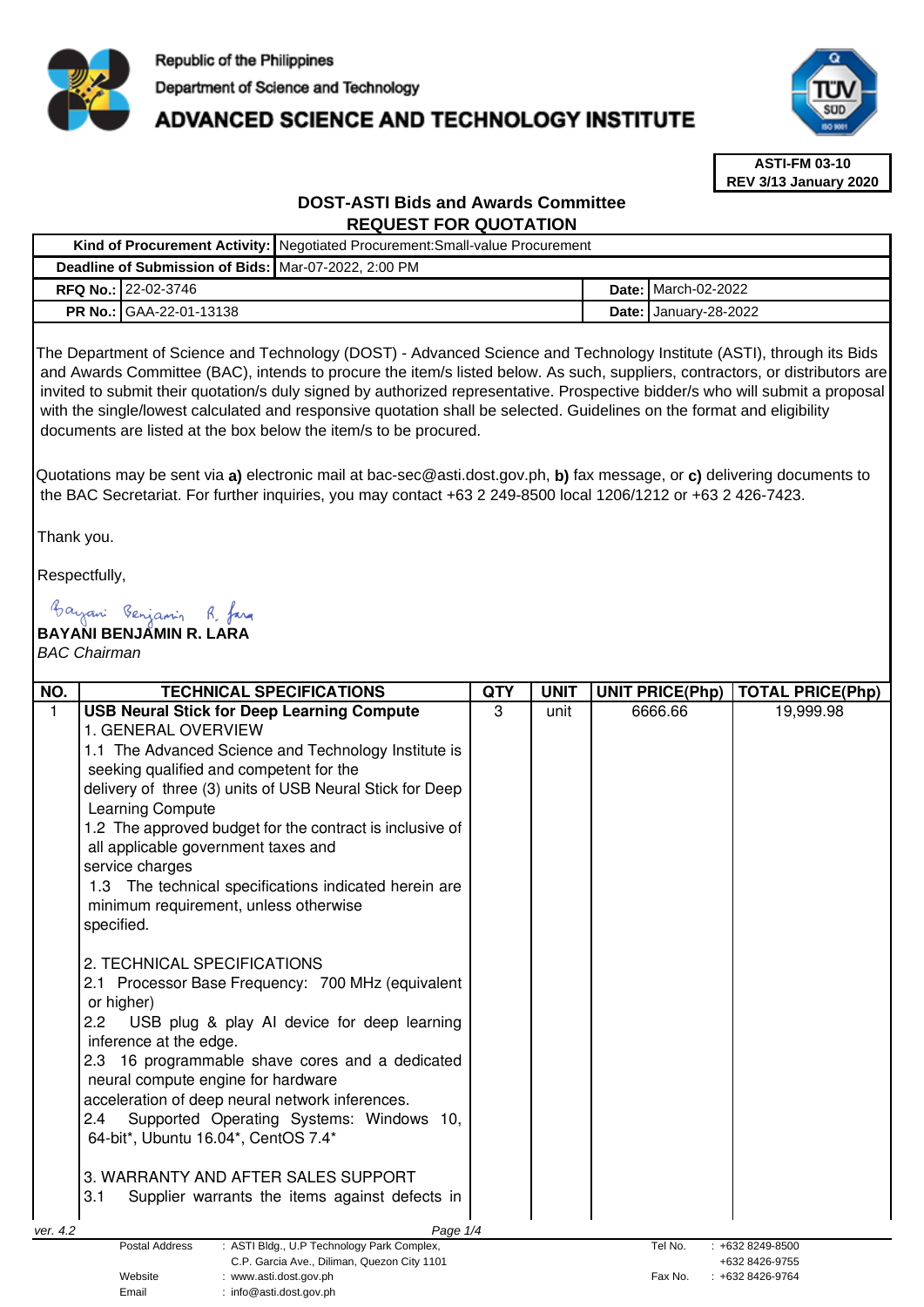|                | manufacturing and shipping and delivery<br>issues.<br>3.2 Defective and incorrect items shall be replaced<br>Warranty Period should be 1 year On-Site;<br>3.3 <sub>2</sub><br>warranty on Parts and Labor with Premier<br>Support<br>4. PAYMENT AND DELIVERY TERMS<br>4.1. The price of bid must be inclusive of government<br>taxes and additional fees.<br>4.2. Government terms, payment upon complete<br>delivery<br>4.3. Delivery of goods shall be made by the supplier<br>within thirty (30) calendar days upon issuance of<br>Notice to Proceed<br>4.4. The unit must be brand new and unused.                                                                                                                                                                                                                                                                                                                                                                                                                                                                                                                                                                                                                                                                                                                                                                                                                                                                                                                                                                                                                                                                                                                                                |   |      |          |           |
|----------------|-------------------------------------------------------------------------------------------------------------------------------------------------------------------------------------------------------------------------------------------------------------------------------------------------------------------------------------------------------------------------------------------------------------------------------------------------------------------------------------------------------------------------------------------------------------------------------------------------------------------------------------------------------------------------------------------------------------------------------------------------------------------------------------------------------------------------------------------------------------------------------------------------------------------------------------------------------------------------------------------------------------------------------------------------------------------------------------------------------------------------------------------------------------------------------------------------------------------------------------------------------------------------------------------------------------------------------------------------------------------------------------------------------------------------------------------------------------------------------------------------------------------------------------------------------------------------------------------------------------------------------------------------------------------------------------------------------------------------------------------------------|---|------|----------|-----------|
| $\overline{2}$ | Wireless Noise-Cancelling Headphones with Mic<br>1. GENERAL OVERVIEW<br>1.1 The Advanced Science and Technology Institute<br>is seeking qualified and competent for the delivery of<br>nine(9) units of<br>Wireless Noise-Cancelling<br>Headphones with Mic<br>1.2 The approved budget for the contract is inclusive<br>of all applicable government taxes and service charges<br>The technical specifications indicated herein are<br>1.3<br>minimum requirement, unless otherwise specified.<br>2. TECHNICAL SPECIFICATIONS<br>2.1<br>Bluetooth version: 4.1 (equivalent or higher)<br>2.2. Driver size (mm): 32.0<br>2.3 Driver sensitivity at 1kHz/1mW (dB): 100dB<br>2.4. Dynamic frequency response range (Hz): 20 Hz -<br>20 kHz<br>Bluetooth frequency: 2.402GHz-2.48GH<br>2.5<br>2.6<br>Charging time (hours from empty): 2.0<br>2.7<br>Maximum music play time with ANC off (hours):<br>22.0<br>2.8<br>Maximum music play time with ANC on (hours):<br>12.0<br>2.9 Maximum play time (hours): 22.0<br>2.10 Active Noise Cancelling: Yes<br>2.11 Built-in Microphone: Yes<br>2.12 Detachable Cable: Yes<br>2.13 Hands Free Call: Yes<br>2.14 Rechargable battery: Yes<br>2.15 Remote control on ear cups: Yes<br>2.16 Wireless: Yes<br>3. WARRANTY AND AFTER SALES SUPPORT<br>3.1<br>Supplier warrants the items against defects in<br>manufacturing and shipping and delivery issues.<br>Defective and incorrect items shall be replaced<br>3.2<br>3.3<br>Warranty Period should be 1 year On-Site;<br>warranty on Parts and Labor with Premier Support<br>4. PAYMENT AND DELIVERY TERMS<br>4.1. The price of bid must be inclusive of government<br>taxes and additional fees.<br>4.2. Government terms, payment upon complete<br>delivery | 9 | unit | 10725.00 | 96,525.00 |
| ver. 4.2       | Page 2/4                                                                                                                                                                                                                                                                                                                                                                                                                                                                                                                                                                                                                                                                                                                                                                                                                                                                                                                                                                                                                                                                                                                                                                                                                                                                                                                                                                                                                                                                                                                                                                                                                                                                                                                                              |   |      |          |           |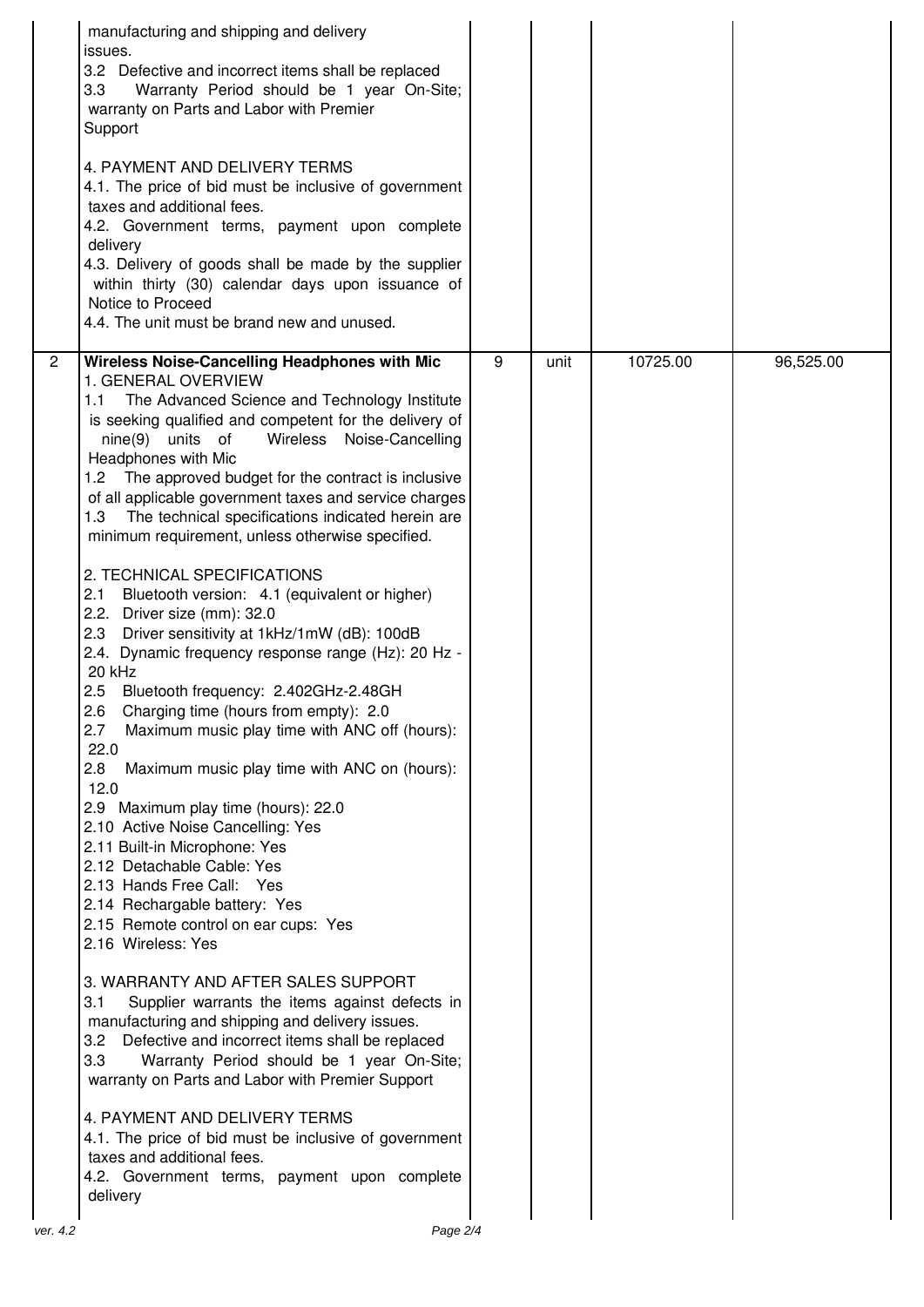|   | 4.3. Delivery of goods shall be made by the supplier<br>within thirty (30) calendar days upon issuance of<br>Notice to Proceed<br>4.4. The unit must be brand new and unused.                                                                                                                                                                                                                                                                                                                                                                                                                                                                                                                                                                                                                                                                                                                                                                                                                                                                                                                                                                                                                                                                                                                                                                                                                                                                                                                                                                                                                                                                                                                                                                                                                                                                                                                                                               |   |    |         |                |
|---|---------------------------------------------------------------------------------------------------------------------------------------------------------------------------------------------------------------------------------------------------------------------------------------------------------------------------------------------------------------------------------------------------------------------------------------------------------------------------------------------------------------------------------------------------------------------------------------------------------------------------------------------------------------------------------------------------------------------------------------------------------------------------------------------------------------------------------------------------------------------------------------------------------------------------------------------------------------------------------------------------------------------------------------------------------------------------------------------------------------------------------------------------------------------------------------------------------------------------------------------------------------------------------------------------------------------------------------------------------------------------------------------------------------------------------------------------------------------------------------------------------------------------------------------------------------------------------------------------------------------------------------------------------------------------------------------------------------------------------------------------------------------------------------------------------------------------------------------------------------------------------------------------------------------------------------------|---|----|---------|----------------|
| 3 | Laptop Powerbank (40,000 mah)<br>1. GENERAL OVERVIEW<br>1.1 The Advanced Science and Technology Institute is<br>seeking qualified and competent for the<br>delivery of five(5) pcs of Laptop Powerbank (40,000<br>mah)<br>1.2 The approved budget for the contract is inclusive<br>of all applicable government taxes and<br>service charges<br>The technical specifications indicated herein are<br>1.3<br>minimum requirement, unless otherwise specified.<br>2. TECHNICAL SPECIFICATIONS<br>2.1 HIGH CAPACITY 40000mAh/148Wh: Compatible<br>with most popular laptops and notebooks. Provides 28<br>kinds of connector for most of the popular laptops. (Pls<br>make sure the connector fits for your laptop before<br>purchasing).<br>2.2<br>BRIGHT LED DISPLAY & PORTABLE SIZE:<br>Bright Led display to show the battery percentage of<br>the power bank and the DC voltage Output<br>5V8.4V9V12V16V20V. Size 7.6" x 5.9" x 1.1" and<br>2.55lb make it easy to carry on. You can quickly put it<br>in your briefcase, backpack or carrying bag when<br>you're on the go.<br>2.3 Support pass-through charging.<br>2.4 ALL IN ONE QUICK CHARGE:<br>2.4.1 It has 4 output ports (TYPE-C, USB1, USB2, DC<br>OUT). DC OUT for Most Laptops: 5V/8.4V/9V/12V - 3A<br>(max); 16V(compatible 16.5V) / 20V(compatible 19V,<br>19.5V) - 4.7A (max).<br>2.4.2 Two USB Ports for Smartphones: 5V/9V/12V -<br>3A (support Quick Charge 3.0). Type-C f or MacBook<br>12", Nintendo Switch and more: 5V/9V/12V - 3A. DC<br>IN 19V/2A enables our power bank to be recharged in<br>just 6-8 hours.<br>3. WARRANTY AND AFTER SALES SUPPORT<br>Supplier warrants the items against defects in<br>3.1<br>manufacturing and shipping and delivery issues.<br>3.2 Defective and incorrect items shall be replaced<br>3.3<br>Warranty Period should be 1 year On-Site;<br>warranty on Parts and Labor with Premier Support<br>4. PAYMENT AND DELIVERY TERMS | 5 | pc | 9000.00 | 45,000.00      |
|   | 4.1. The price of bid must be inclusive of government<br>taxes and additional fees.<br>4.2. Government terms, payment upon complete<br>delivery<br>4.3. Delivery of goods shall be made by the supplier                                                                                                                                                                                                                                                                                                                                                                                                                                                                                                                                                                                                                                                                                                                                                                                                                                                                                                                                                                                                                                                                                                                                                                                                                                                                                                                                                                                                                                                                                                                                                                                                                                                                                                                                     |   |    |         |                |
|   | within thirty (30) calendar days upon issuance of<br>Notice to Proceed<br>4.4. The unit must be brand new and unused.                                                                                                                                                                                                                                                                                                                                                                                                                                                                                                                                                                                                                                                                                                                                                                                                                                                                                                                                                                                                                                                                                                                                                                                                                                                                                                                                                                                                                                                                                                                                                                                                                                                                                                                                                                                                                       |   |    |         |                |
|   | TOTAL APPROVED BUDGET FOR THE CONTRACT:                                                                                                                                                                                                                                                                                                                                                                                                                                                                                                                                                                                                                                                                                                                                                                                                                                                                                                                                                                                                                                                                                                                                                                                                                                                                                                                                                                                                                                                                                                                                                                                                                                                                                                                                                                                                                                                                                                     |   |    |         | Php 161,524.98 |